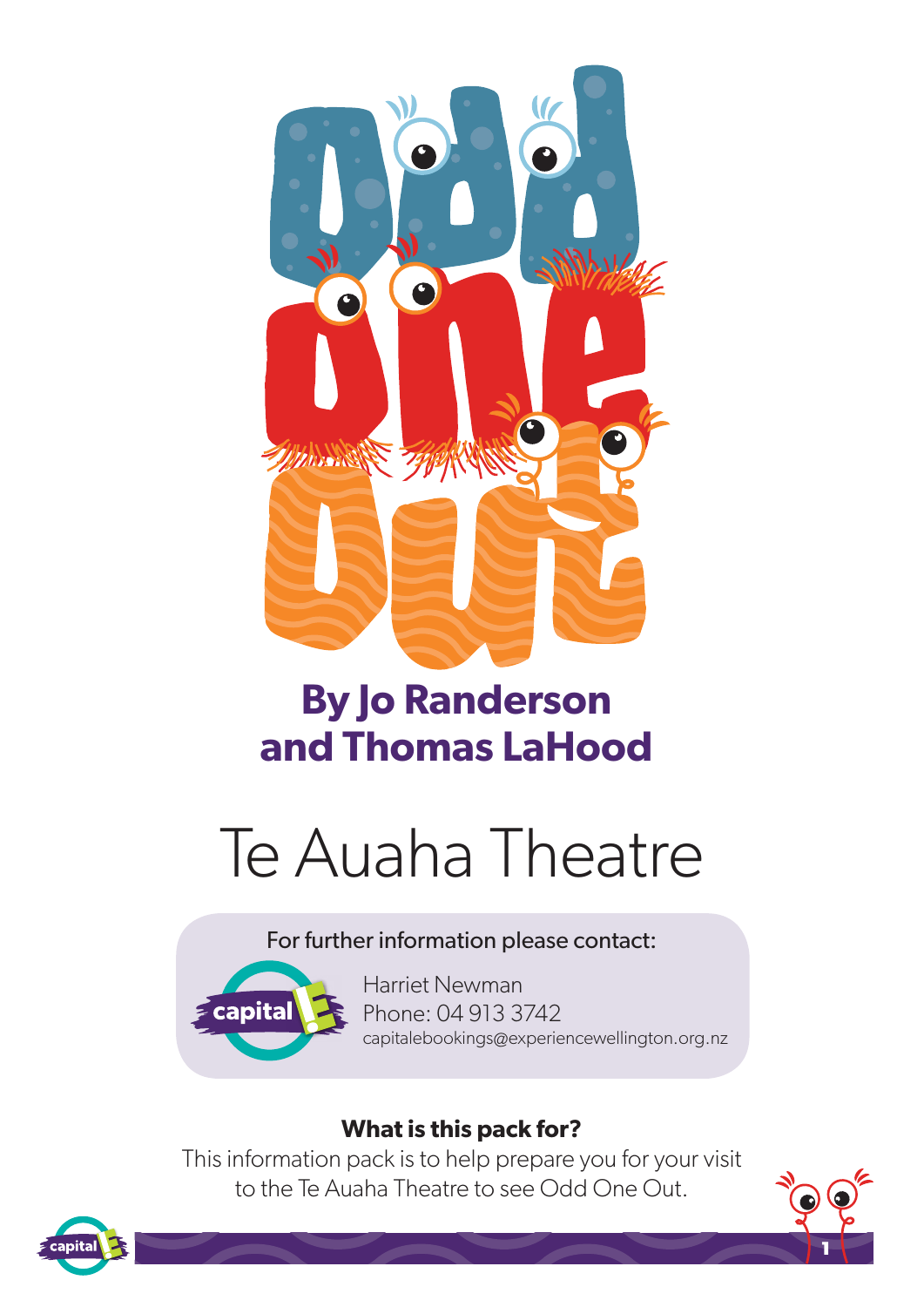# **Odd One Out Relaxed Performance**

#### **Lights**

The house lights will remain on through the entire show so you will not be in complete darkness at any time. You will be able to see what is happening and if you want to move around or leave at any point throughout the show, it will be safe to do so.

#### **Sound**

The sound and lighting effects will be lessened. Loud noises and sudden or sharp changes in lighting may make you uncomfortable, so they will be gentler and less likely to frighten or upset you.

#### **Seating**

Normally in a theatre, you have an assigned seat; however, for the relaxed performances you will be able to choose where you sit, you can even change seats halfway through if you like.

#### **The Characters**

In this pack are photos of the cast as the Odd One Out characters and as themselves. They are real people underneath their big costumes and makeup!

#### **Chill Zone**

In the upstairs foyer, there is a Chill Zone, designed as a safe space you can go to calm down or take a break. This space is available at any time, even in the middle of the performance. Capital E teardrop flags will mark the area where you'll find bean bags, colouring-in and crayons.



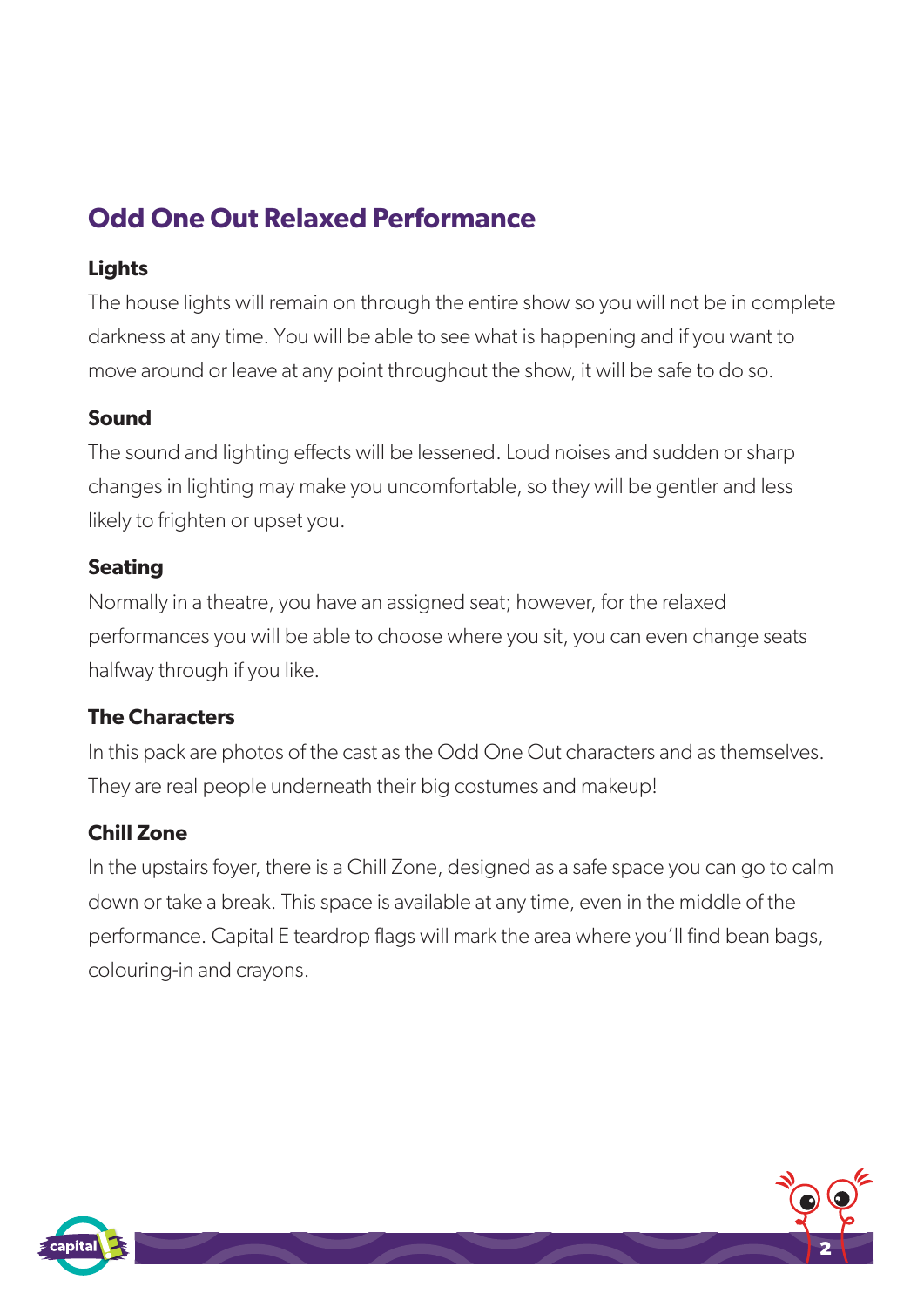# **What to expect at Te Auaha Theatre**

- When you arrive at Te Auaha you can go inside the building straight away.
- You can sit down, go to the bathroom, or go to the chill out space.
- When the theatre doors open you can go into the performance space and there you will be shown to your seats.
- You are welcome to get up to go to the chill zone, bathroom or change seats during the performance.
- We encourage dancing and making yourself comfortable. We do require you to stay off the stage during the show but welcome you to come onto the stage to play with the characters and objects at the very end of the show.



**3**

This is the main entrance of Te Auaha

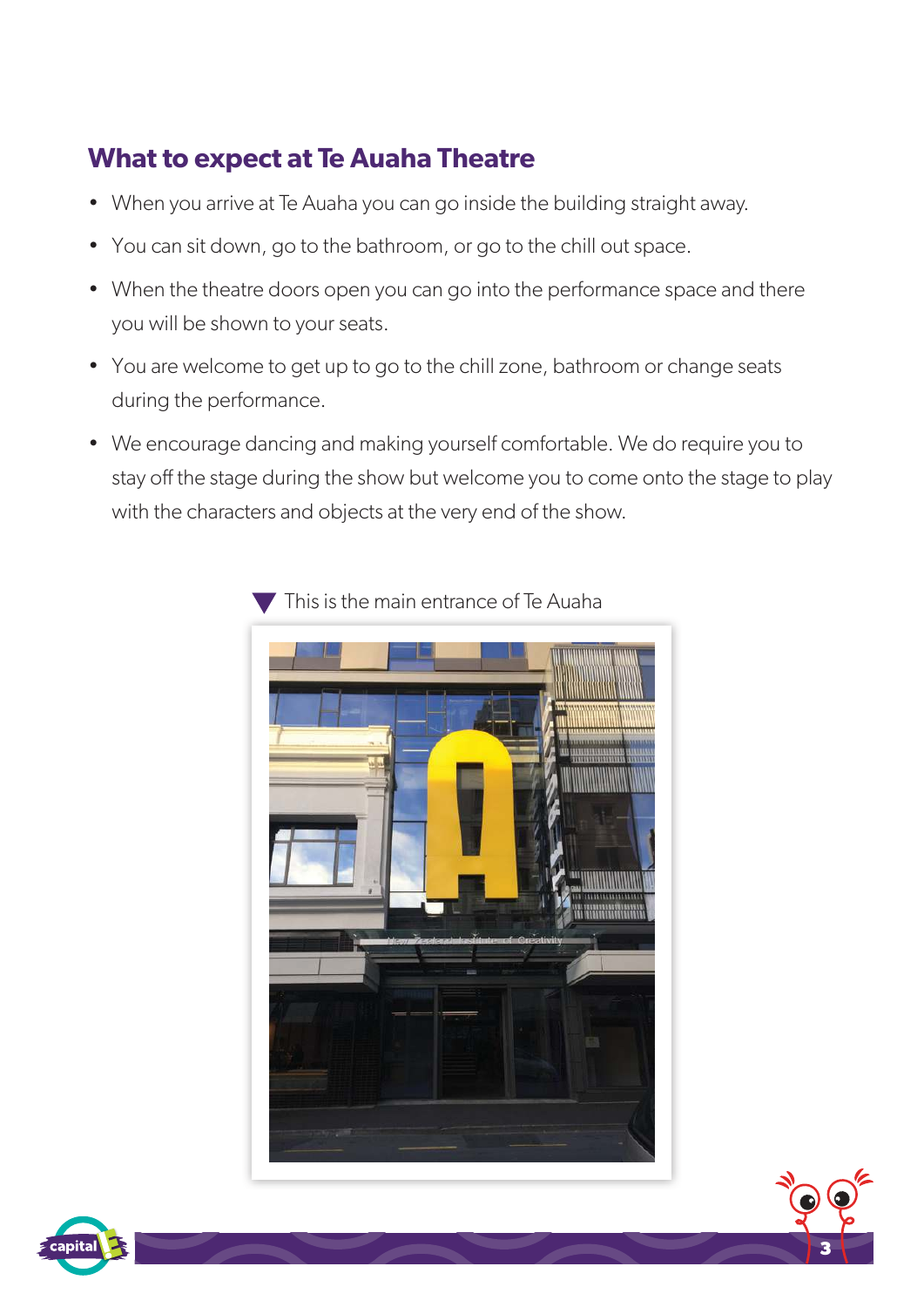This is the ground floor foyer. There will be lots of people in this area, but there will be someone at the yellow desk who can help you.



#### On the left there is a café



On the right there is an art gallery



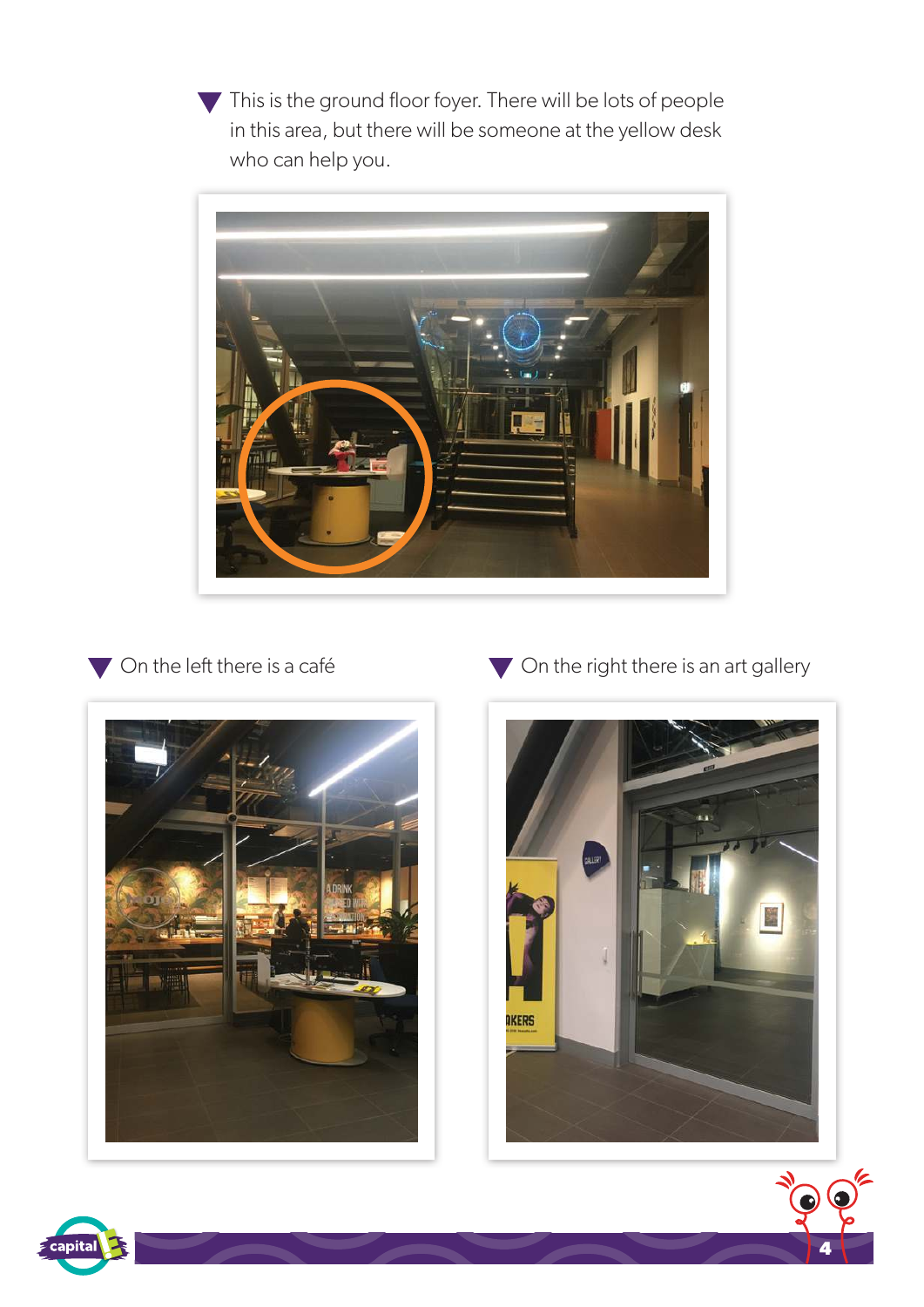There are unisex bathrooms on the ground floor, next to the elevators, behind the yellow door.



You will go up the steps or take the elevator up to the first floor. There are 31 steps.



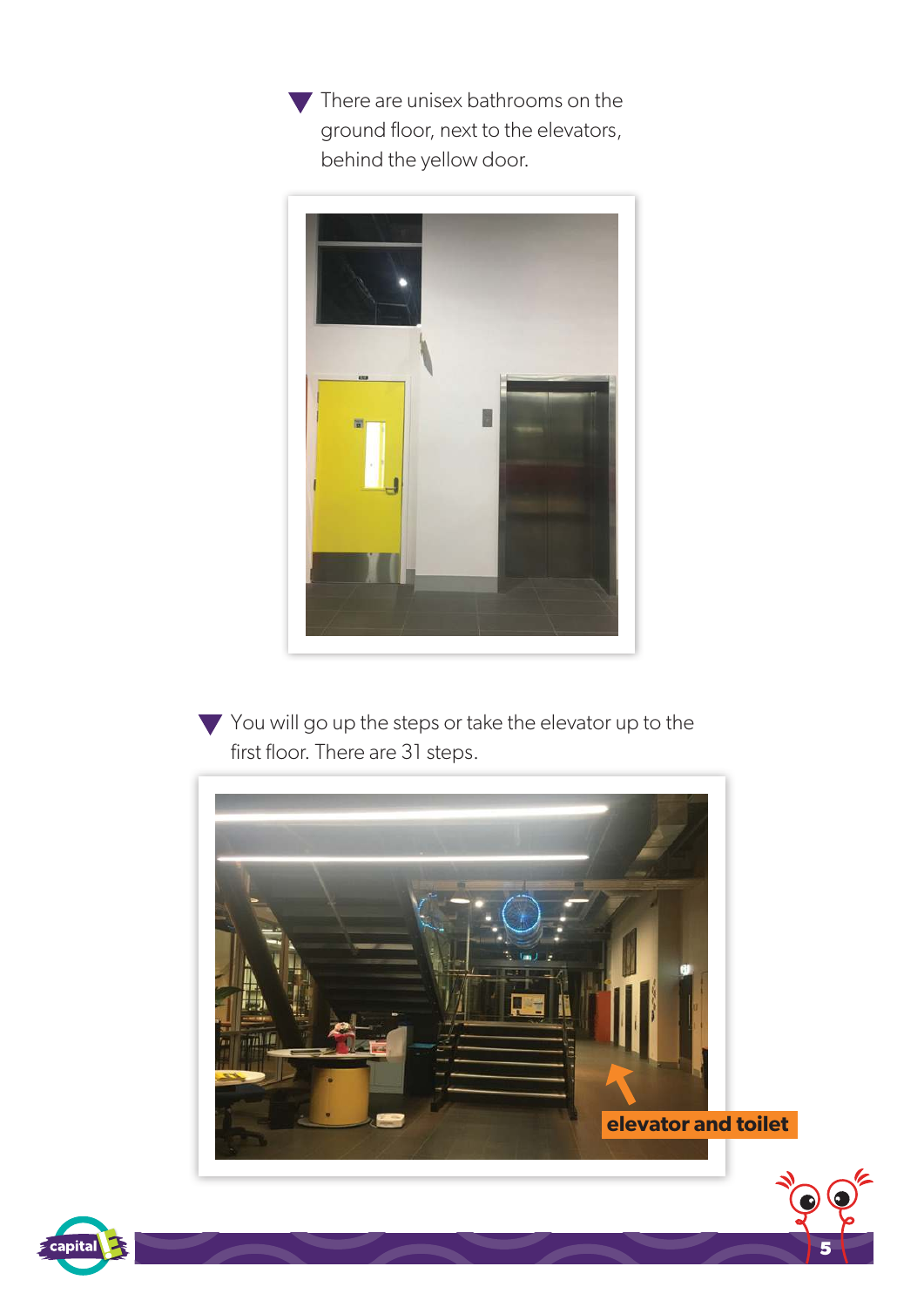At the top of the stairs you will turn left and walk down this carpet to the theatre doors at the end.



 $\blacktriangledown$  Inside the theatre there are lots of seats, you can choose where you would like to sit.

 $\blacktriangledown$  Here is the entrance to the theatre. You will watch the show inside.



Outside the theatre is the Chill Zone. You can come here any time during the performance to hang out, take a break, or colour in.





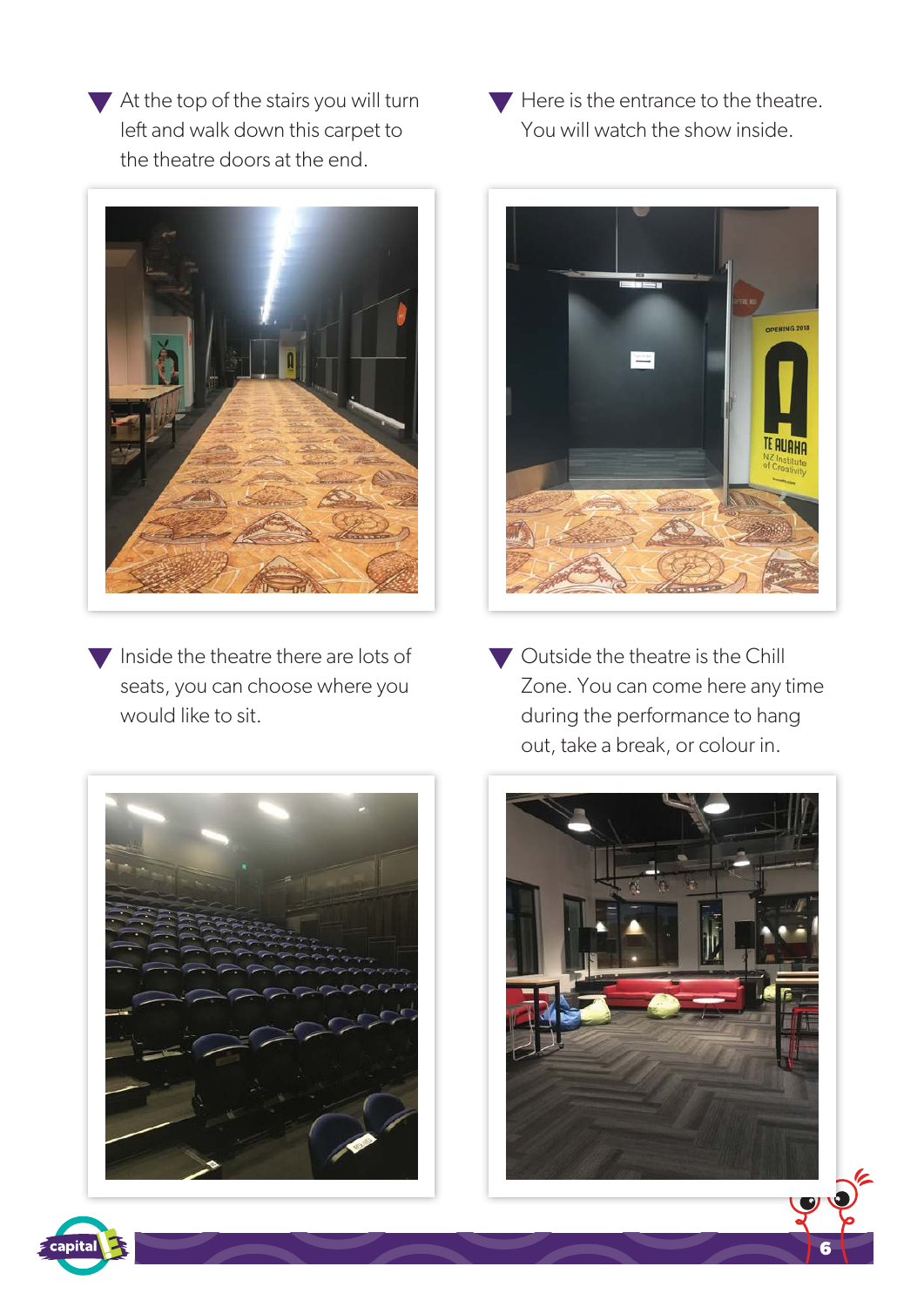There are unisex bathrooms on the first floor too. They are located by the elevators, behind the yellow door.







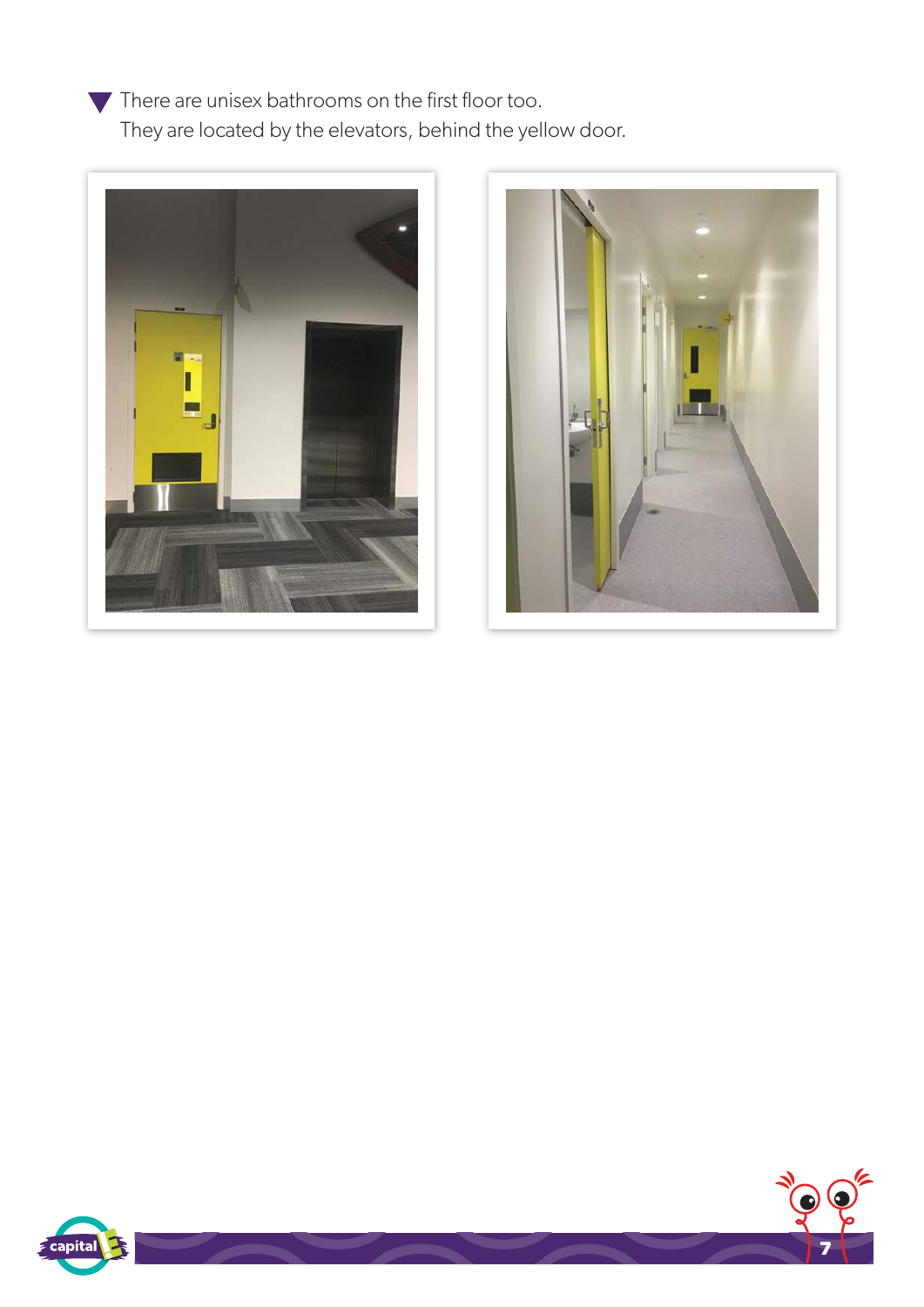## **Meet the characters**

In a theatre performance, people pretend to be other characters. It is important to remember even if a person acts like a naughty character or a scary or silly character they are just pretending. They are not like that in real life.

#### **Character One**





#### **Character Two**





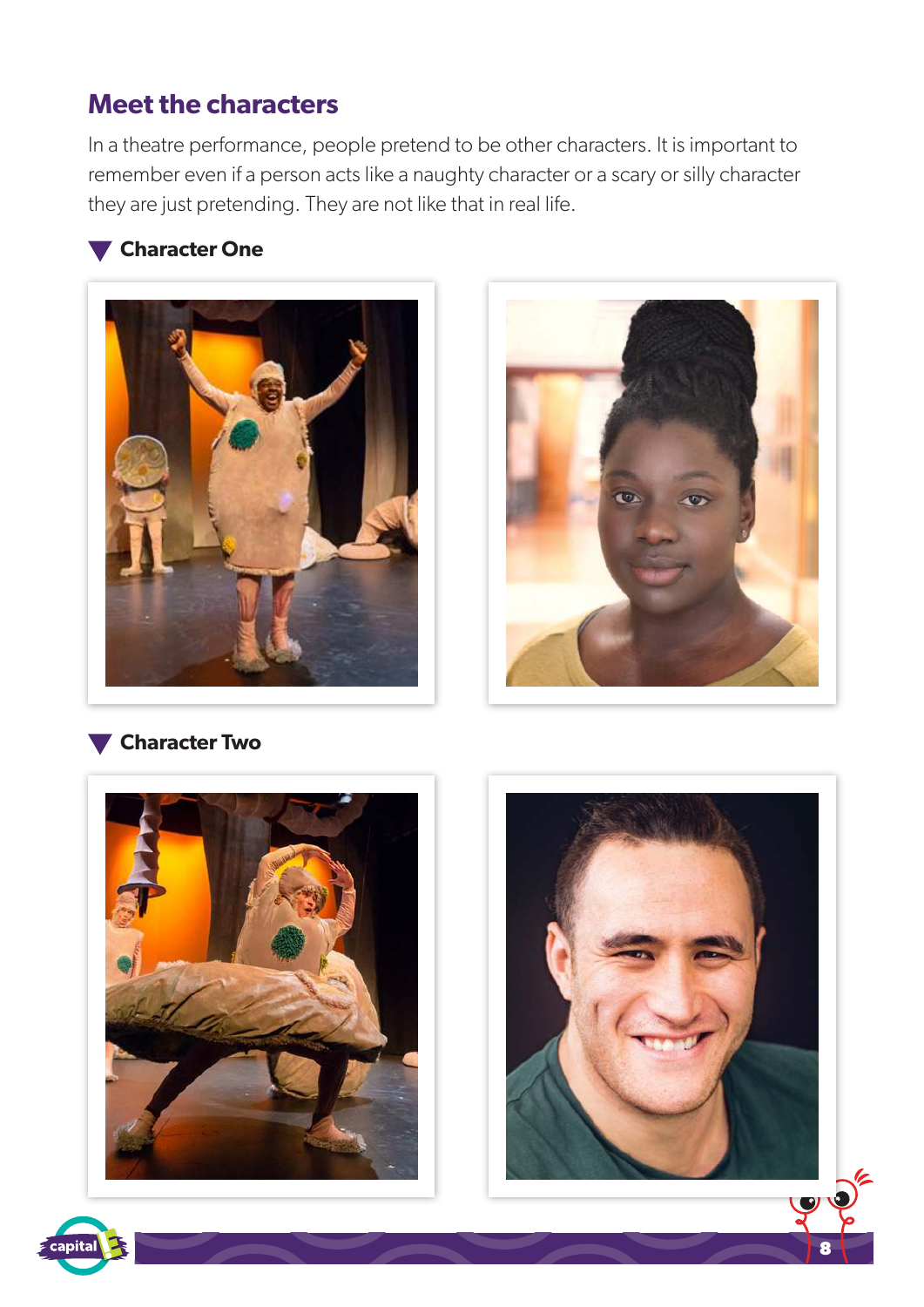





**Character Four** – the Odd One. This character looks like the others but has pink dots on her body, unlike the others





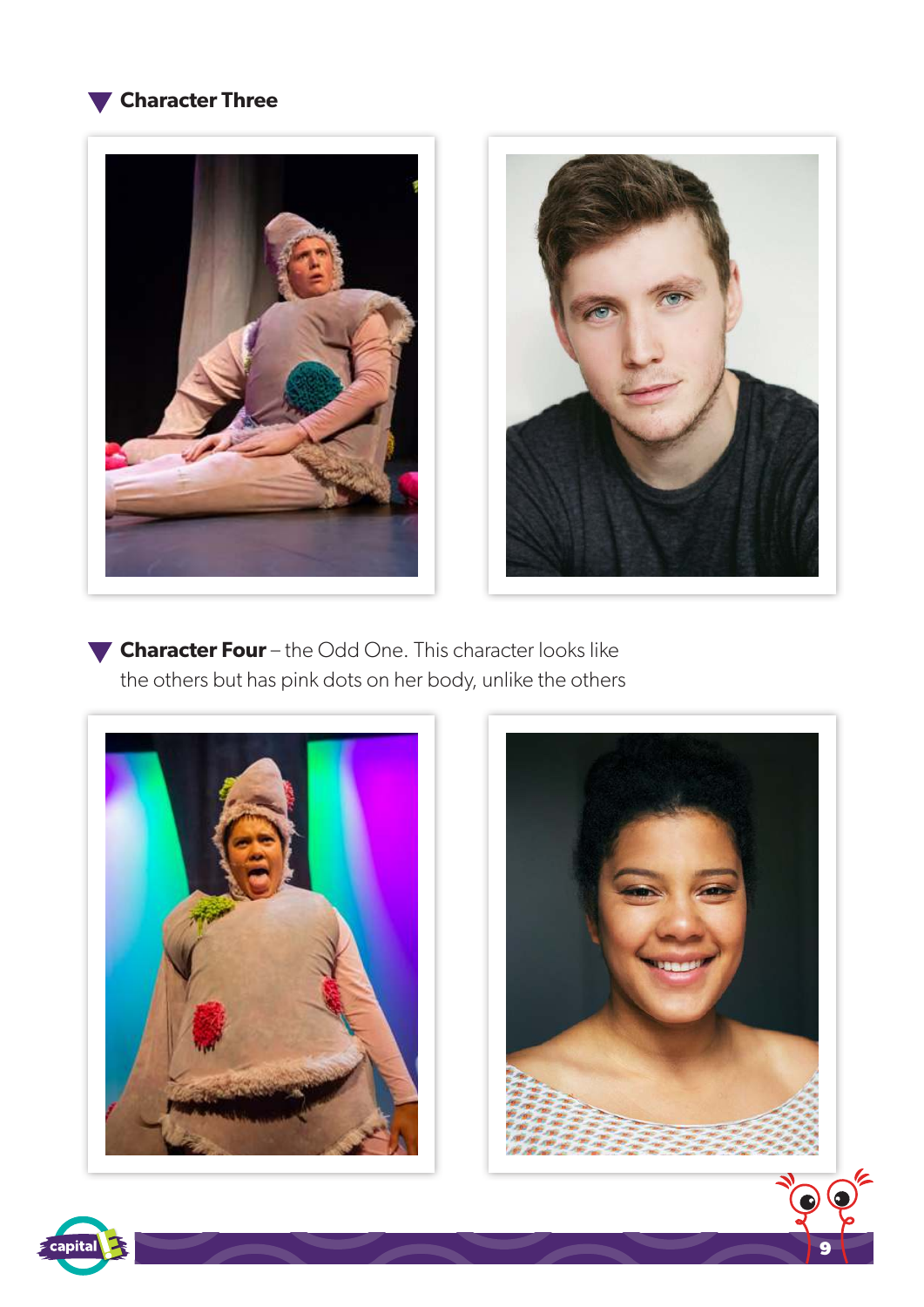### **Odd One Out**

The stage



#### **Pre-show**

When you are seated, you will see the stage looks like a strange, pinky-grey world with weird looking tubes. On the left-hand side, there is a large tube that comes down from the ceiling, with coloured lights in it.

On the right-hand side, there is an object that we call the 'Junkestra'. It is green and has springy felted wire coming out of it. At the back of the stage there is a long blue tube we call the 'Shower'. Across the ceiling there is a long hanging tube. There are also some shell-shaped objects on the ground.

The tubes will move delicately as if breathing, or underwater.

The performers are hidden under the shell-shaped objects and move one at a time.

To begin, there is an announcement through the speakers of the theatre – you will hear the characters' voices and the stage manager welcoming you to the show and asking people to turn off their cellphones.

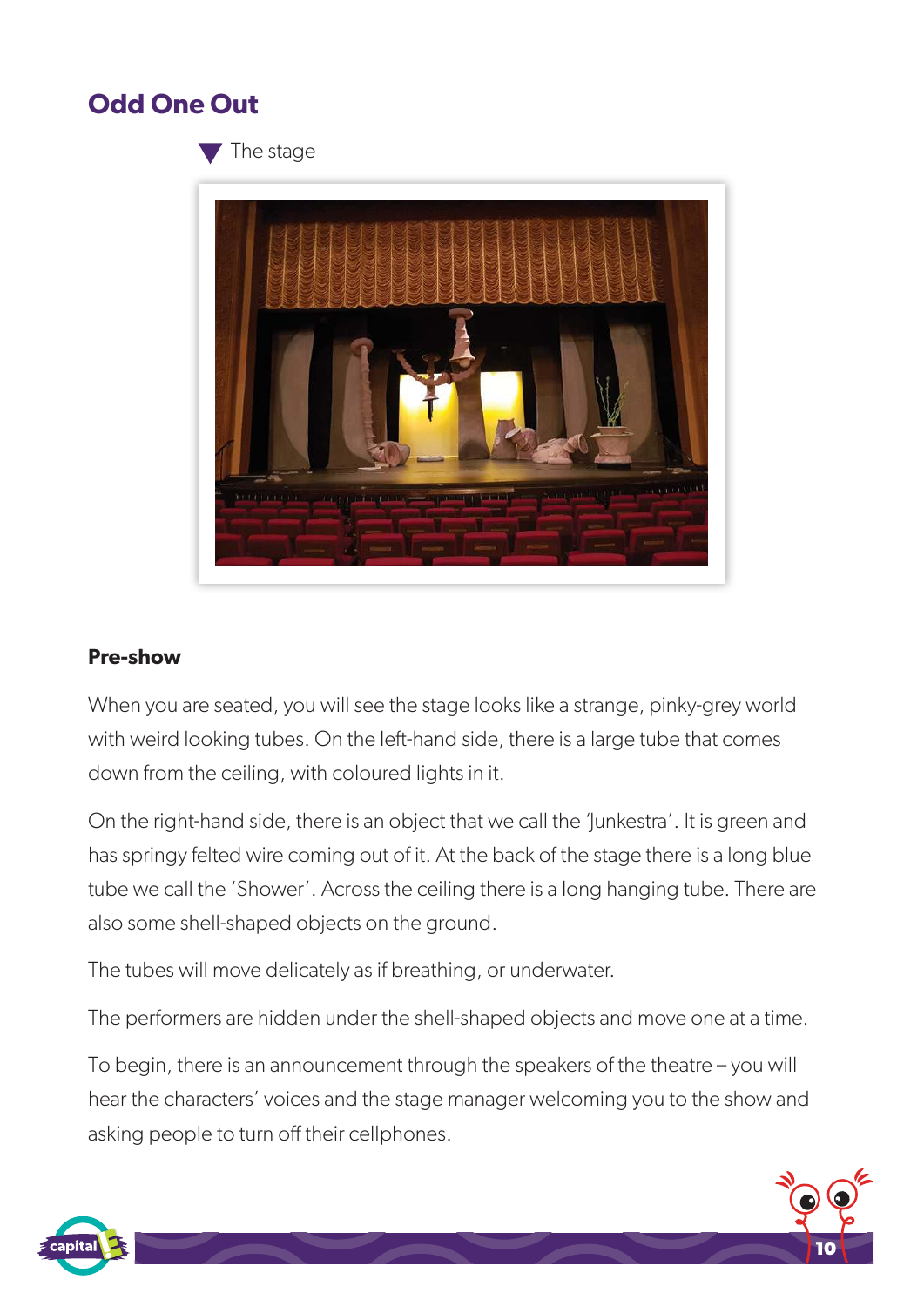#### **Start of Odd One Out**

Once the audience are seated, the lighting changes to focus on the stage area. Suddenly a character will move under their shell and you will see his legs underneath. Another character moves in reaction to the first. A third character pops out from under one of the shell shapes and yells "Toe-Be-Doe!" The second character appears out of his hiding place and yells "Me-Moe!" Then the third character runs back onto stage and yells "O-Lay!" The three characters appear and disappear behind their shell-shaped objects playing with one another in a peek-a-boo game which becomes like a song.

The characters have their own noises to communicate with each other that are not English or any other language.

#### **The Odd One Out World**

There is a deep rumbling sound like a gurgling belly and a soft ball-like object comes out of the arrival tube on the left-hand side of the stage. The ball is yellow. The three characters pick it up and handle this ball very carefully. A sun/glowing orb lowers from the ceiling and they stick the yellow ball onto it. The sun glows and the three characters do a slow meditative dance underneath it, a bit like yoga.

While they are basking under the sun a fourth character (the Odd One) peeks out mischievously from the back of the stage, indicates to the audience to be quiet and disappears. She doesn't want to be seen by the others.

The music for the sun ends and the sun goes back up into the ceiling.

Another deep rumbling is heard and a soft blue coloured ball comes out of the arrival tube on the left- hand side of the stage. The characters are delighted and call to each other passing the blue ball back and forth. They bring the blue ball to the back of the stage and drop it into the Shower pool on the floor. The music changes and they step into the structure and wash underneath a tube from the ceiling.

While they are showering the Odd One cheekily peeks from the side of the stage, waves at the audience and again disappears.

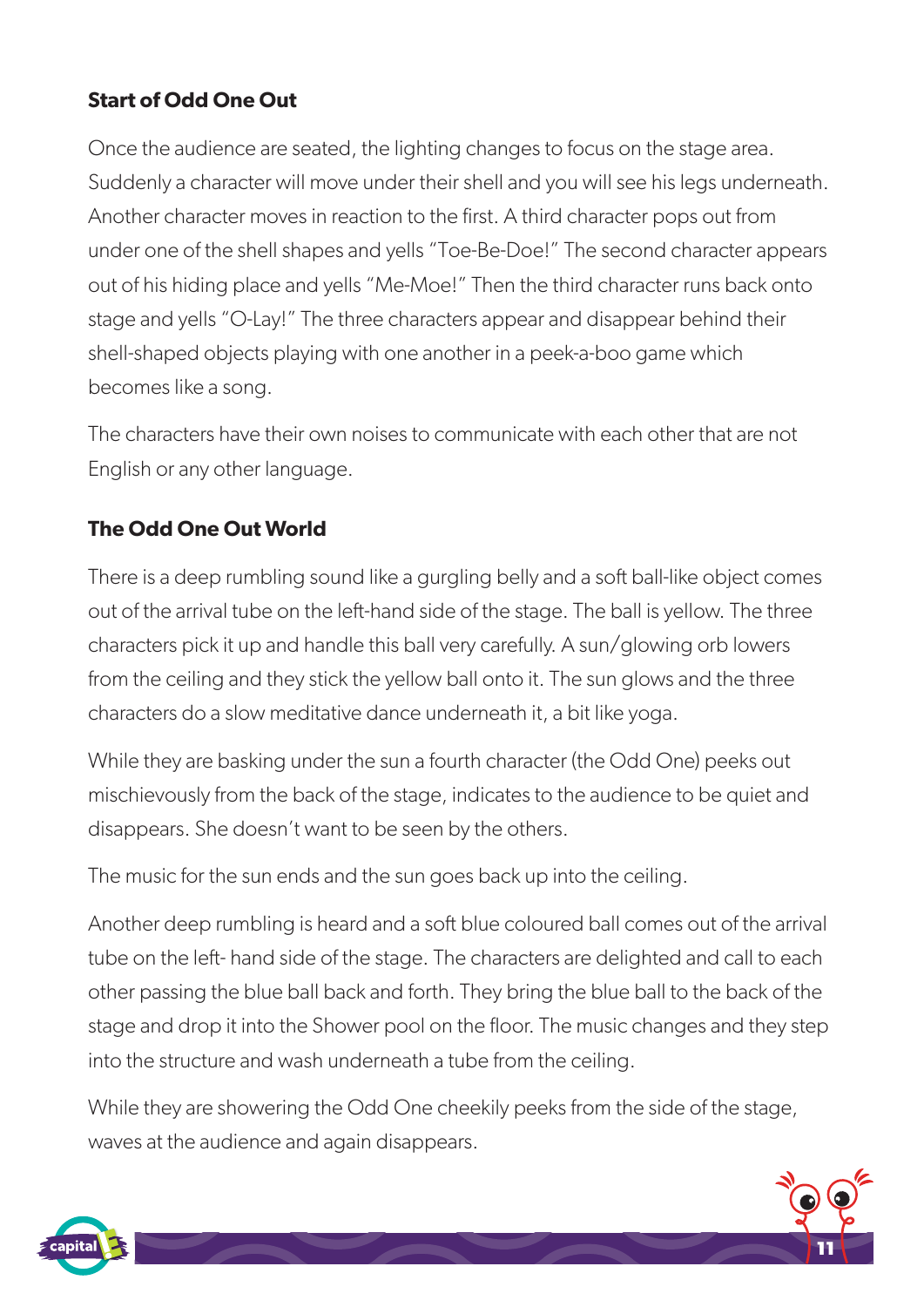Another deep rumbling is heard and the arrival tube belches out a soft green ball. The characters pass the green ball to one another and discover smaller green balls inside it. They take the larger green ball and smaller balls to the Junkestra on the righthand side of the stage. The Junkestra enables the characters to play music. The three characters are delighted with their music-making and very proud of their efforts.

This sequence repeats a few times.

Again the Odd One peeks from the side of the stage observing them and disappears.

#### **The Pink-Whozits Arrives**

During one of the sequences, the Odd One arrives and tries to make friends with the group. They make it clear that she should go back to where she came from, so she leaves.

Suddenly a different type of sound is heard and a soft pink ball appears. The characters are confused and do not know what to do with this coloured ball. They have never seen this colour before.

They gesture to the audience to help them find somewhere to put the pink ball.

### You are most welcome to shout out where you think the pink ball should go. The character may or may not do what you shout though.

Eventually one of the characters puts the pink ball back up the arrival tube and when nothing happens all three characters are relieved, dusting their hands together as if job well done!

The arrival tube continues to operate normally and spits out another blue ball. Whilst they are in the pool showering, the arrival tube rumbles and another pink ball comes out.

A sequence of chaos occurs where pink balls keep coming out of the arrival tube and the three characters try to dispose of them down different tubes around the stage.

The music increases in intensity and lots of pink balls keep shooting out onto the stage until the three characters hide under one of the shell-shaped objects in fright.

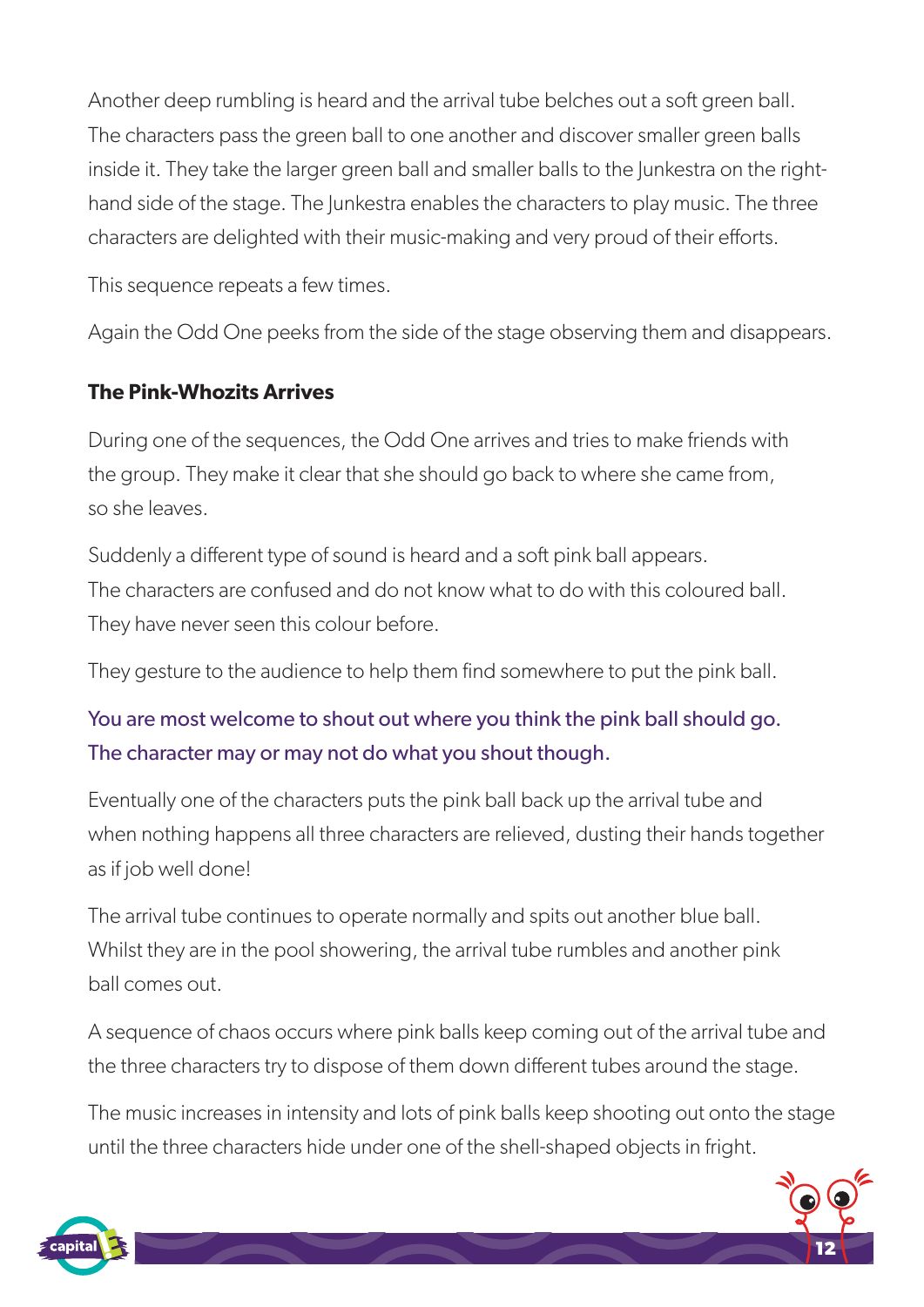#### **The Odd One Arrives**

At the climax of the music, a big tube in the ceiling explodes pink balls all over the stage and the Odd One jumps back onto the stage.

Odd One tries to interact and play with the other three characters but they gesture her to stop all of her actions. She gets more disruptive and deliberately interrupts their games and their world.

She starts to throw the soft balls into the audience so audience members can catch her balls. The other three characters gesture for the audience to throw them back to them.

Not all audience members will get to catch a ball or throw one back. Don't worry if you are upset that you don't get to catch or throw a ball, there will be an opportunity for you to touch and play with them at the end of the show. Balls are thrown out to the audience by the Odd One and the audience members throw them back to the other three characters.

Ball objects are thrown back and forth between the audience and the characters on stage until the three characters convince the Odd One to follow some pink balls so they can trap her under a shell-shaped object. The music stops the balls stop being thrown and there is a peaceful moment.

The three characters start tidying up the balls and putting them back into the places they belong: the green balls into the Junkestra; the blue ones into the Shower; and the pink ones in a pile.



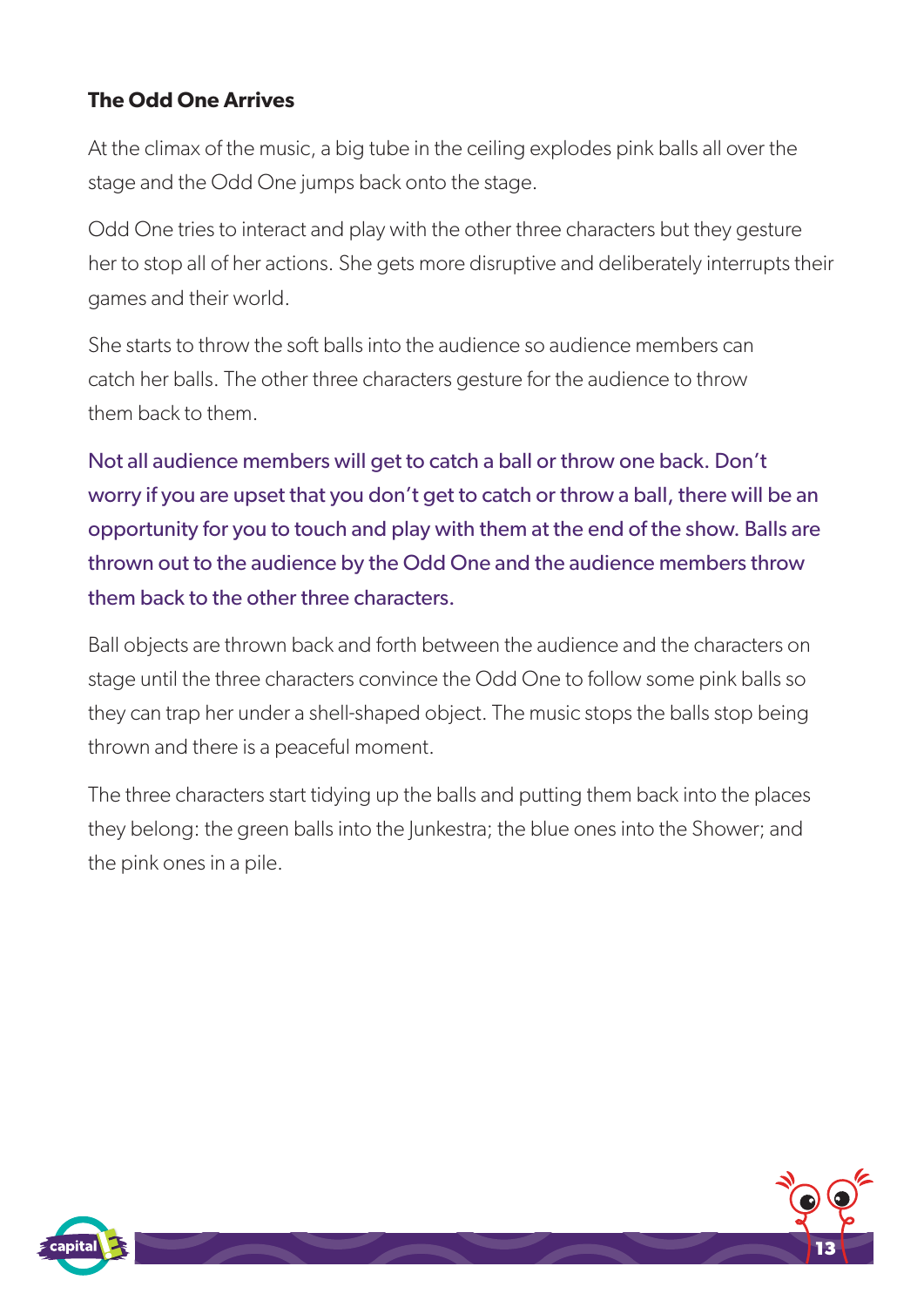#### **Feeding Frenzy**

While they are tidying up the Odd One puts her hand out through the shell-shaped object and eats one or two of the coloured balls. She then wobbles her body around, reaches inside her suit and pulls out a multi-coloured ball. The three characters are fascinated and excited. They take the shell-shaped object from her and try to get her to eat more coloured balls to produce a multi-coloured one.

She refuses and stamps her foot. They copy her frustrated stamps and she realises that she can now lead a game of stamping feet with them. She shows them how to eat a ball of two different colours and produce a multi-coloured ball. They are excited and delighted with this new game and welcome her fully into their world.

#### **A New Friend**

Once the three characters accept the Odd One into their world, multi-coloured lights mysteriously come on in each of their bodies and they realise that they can make all other zones (the sun, the pool and the Junkestra) multi-coloured too.

Dance music plays and all four characters dart from one zone to the next in celebration of their new exciting colourful world.